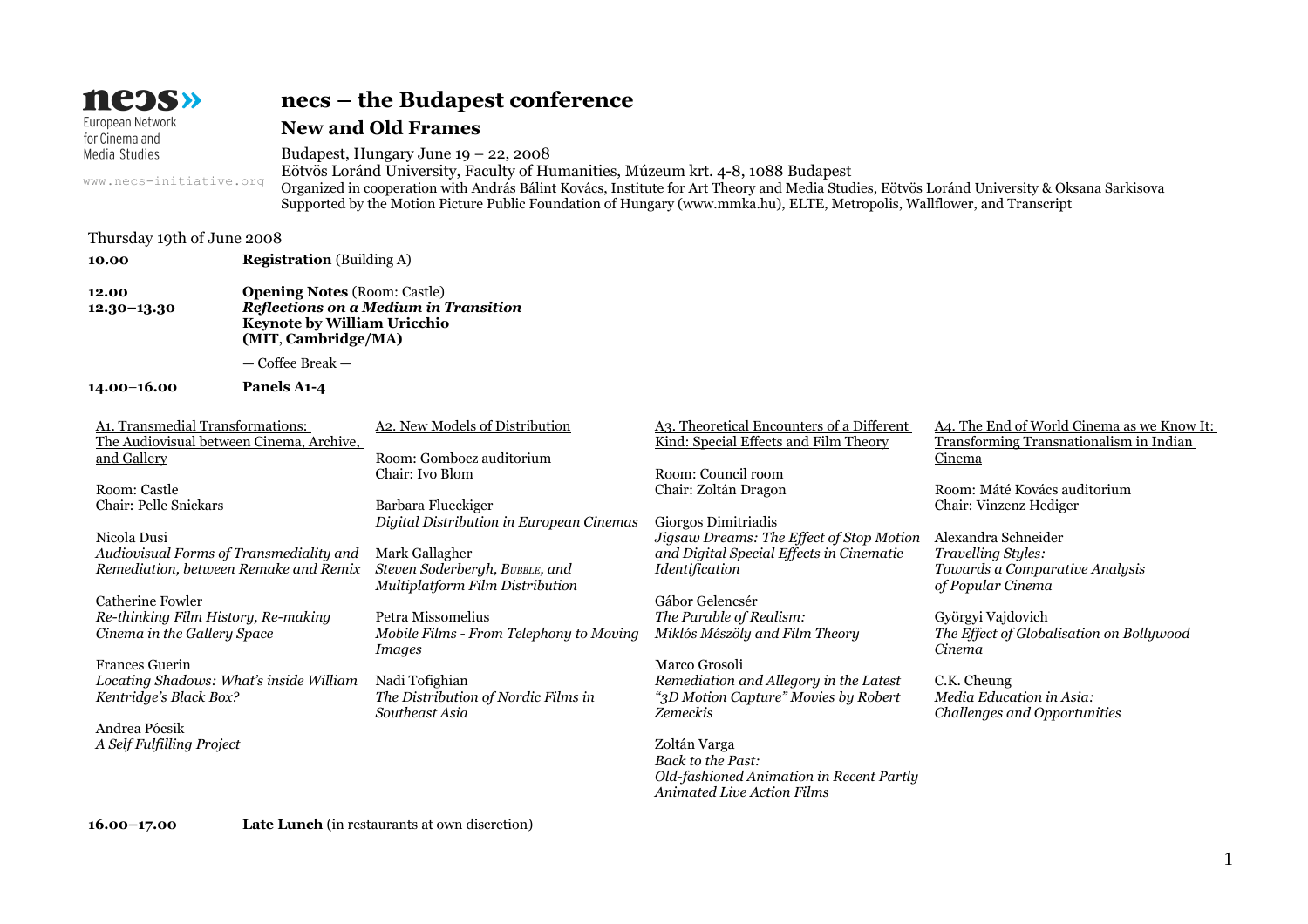### **17.00–19.00 Panels B1-4**

B1. Art and Auteur Cinema: New Approaches

Room: Council room Chair: Györgyi Vajdovich

Ivo Blom *Intermedialities. Luchino Visconti & Visual Arts*

Bence Marosán *Metaphysical Loneliness and the Possibility of Communication in the Films of Ingmar Bergman*

#### Jill Murphy

*An Interface between Art History and Film: The Use of the Tableau Vivant in PASSION (1982) by Jean-Luc Godard*

cris reyns-chikuma *LE CHANT DU STYRÈNE/THE SONG OF THE STYRENE by Alain Resnais: Avant-garde Documentary as Forerunner of New Media?*

William Van Watson *Seeing Red: Pasolini's Marxist Film Version of THE CANTERBURY TALES*

## B2. The Changing Shape of Television

Room: Gombocz auditorium Chair: William Uricchio

Chrysanthos Chrysanthou *The Protection of Minors from Television Violence: New Challenges in a New Framework*

Devi Dumbadze *Economizing the Social in Reality TV? Geobari of the Georgian Television* 

Eirik Frisvold Hanssen *"Welcome to the Nordvision": Nordic Unity and Diversity as Televisual Representation*

Marit Knollmueller *D-DAG, The Dogme Brotherhood Invades Danish Television*

### B3. New Frames for Old Theories?

Room: Castle Chair: András Bálint Kovács

Balázs Varga *It's Good To Be Outside. Reframing Identities in Contemporary Cinema*

Katalin Bálint *Are Women Really Focalised?*

Alexander Böhnke *The Intentions of a Network*

Zoltán Dragon *The Phantom of the Cinema: New Frames of Psychoanalytic Film Theory*

Laura Sava *Do It Again for the Camera: The Intermediality of the Reenactment*

#### B4. The Space of the Nation: Borders and Hybridity

Room: Máté Kovács auditorium Chair: Zsolt Györi

Ozgur Cicek *Cinematic Space: Nations under Construction / Reconstruction*

Andrea Meuzelaar *Tracing the Islamic other in the Dutch National Audiovisual Archive*

Anna Sofia Rossholm *Reviewing Sjöström, Discovering Bergman: Swedish Film in France in the 50s and 60s*

— Coffee Break —









**WALLFLOWER PRESS** CINEMA AND THE MOVING IMAGE





WWW.Metropolis.org.hu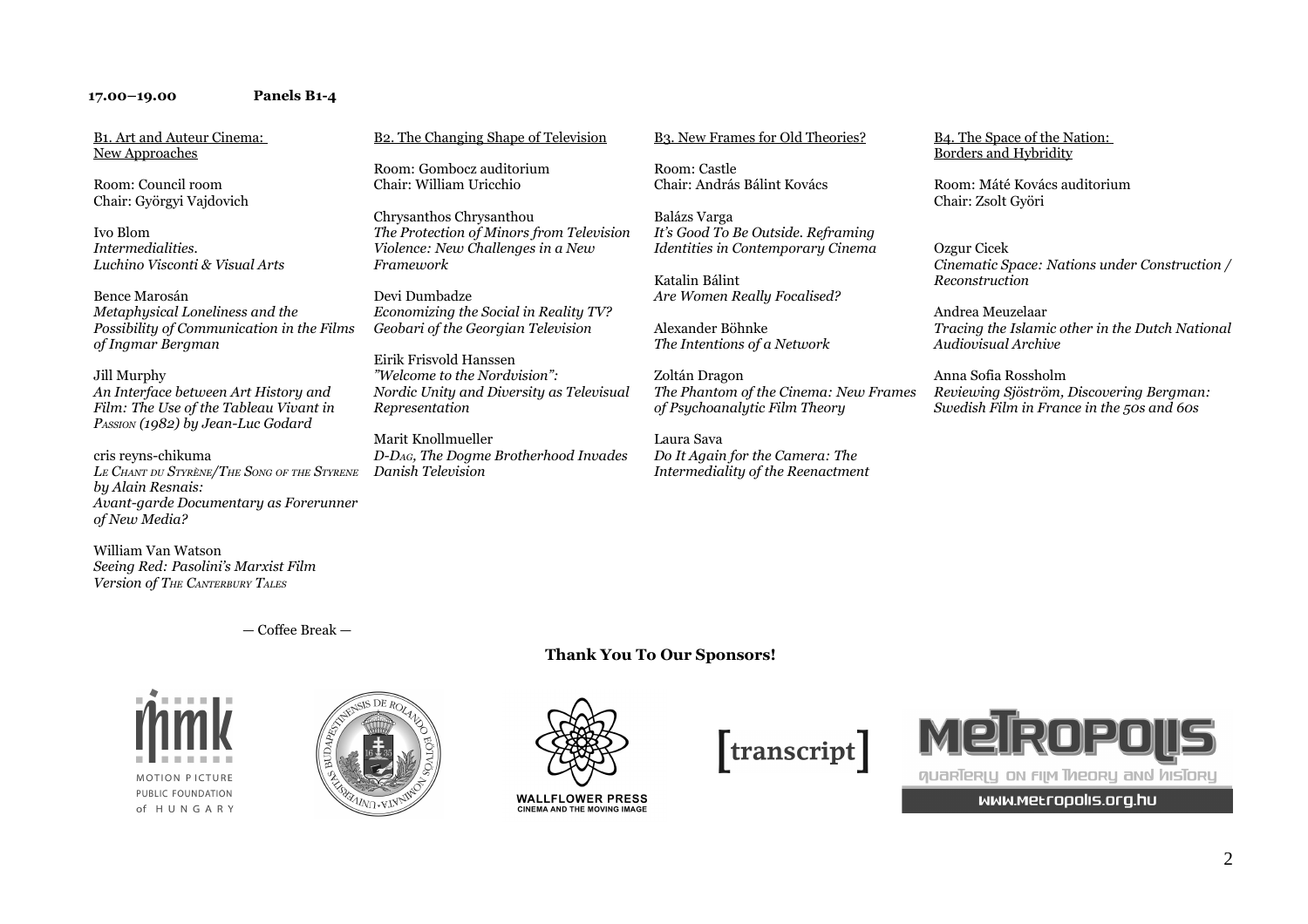### **19.15–20.30 Panels C1-4**

C1. The Female Body Made Over. Transforming Feminist Perspectives on Contemporary Media

Room: Council room Chair: Andrea B. Braidt

Marijke de Valck *The Makeover Genre: Before and After. New Perspectives on the Televised Female Body*

Maryn Wilkinson *Wondergirls: Emerging Sexuality and the Teen Girl Body in 1980s American Cinema*

Frederik Dhaenens, Sofie Van Bauwel & Daniël Biltereyst *Transgressing the Boundaries of Screen Studies: Representations, Queer Readings and Audiences*

#### C2. It's About Time

Room: Seminar room Chair: László Tarnay

Pepita Hesselberth *It's About Time (or Is It?)*

Melinda Szaloky *The Time-Image Today*

#### C3. Sound and Music

Room: Máté Kovács auditorium Chair: Barbara Flueckiger

Tore Helseth *Film Musical Practices in Early Documentary Film*

Senta Siewert *Musicality as a Mode of Reception and Image Structuring Element*

Asbjørn Tiller *Spatial Terms within Film Sound Theory in a Changing Audiovisual Environment*

#### C4. Propaganda in European Film: Violence, the Popular and the Political

Room: Gombocz auditorium Chair: Teréz Vincze

Stefano Ciammaroni *From Antifascism to Third Worldism: Violence with a Vengeance in the Italian Political Western*

Vicente Rodriguez Ortega *Whose Songs are These? The Balkans, Popular Music and Propaganda*

## **20.30 Reception** (Ybl Palace, Károlyi Mihály utca 12, participants only)

Friday 20th of June 2008

**9.00–11.00 Workshops**  Training Doctoral Students in Using Moving Image Archives

Room: Gombocz auditorium Chair: Frances Guerin

In 2007 we began a two year project to bring archivists, academics, and doctoral students together to discuss archival resources and the use of such resources in academic work. Lee Grieveson (UCL) and Roberta Pearson (University of Nottingham) and two archivist participants in the programme, Toby Haggith of the Imperial War Museum and Bryony Dixon of the British Film Institute, will constitute the workshop.

#### Online Archives

Room: Council room Chair: Patrick Vonderau

With: Rick Prelinger (*21st Century Archives: Access, Authority and the Social Contract*), Sonja de Leeuw (*Creating TV Memories Across Europe. Transnational Archiving and Transnational TV History*), András Bálint Kovács (*Mission Impossible – Cultural Heritage versus Online Service*s), and Pelle Snickars (*Media as Archives*)

#### **From the Local to the Global: Methodological Challenges in Film Studies**

Room: Máté Kovács auditorium Chair: Vinzenz Hediger

With: Julia Hallam & Les Roberts (*Reconstructing the Archive City: The Role of the Online Catalogue in Local and National Film Historiography*), Philippe Meers (*Experiences of "The Enlightened City". Combining Exhibition and Programming Data With Oral Histories on Cinemagoing in Flanders as a Case for Methodological Triangulation*), Cecilia Mörner (*Film, World Heritage, and Local Identity*), Bjørn Sørenssen (*Through Trondheim in a Time Machine: Local Film History as Part of Contemporary Audiovisual Practices*)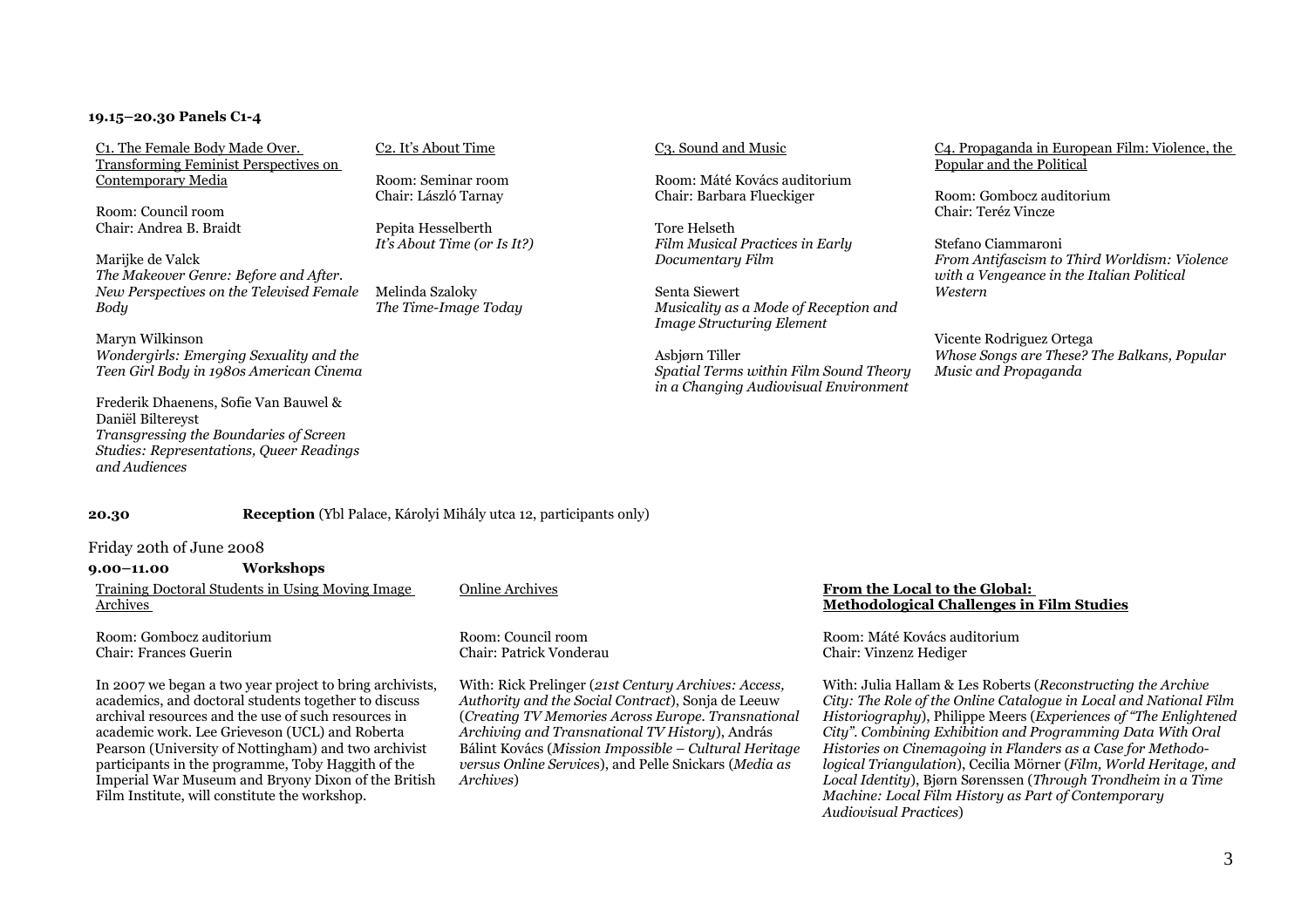| $11.15 - 13.15$                               | Panels D <sub>1</sub> -4                 |                                                                   |                                            |                                                             |
|-----------------------------------------------|------------------------------------------|-------------------------------------------------------------------|--------------------------------------------|-------------------------------------------------------------|
| D <sub>1</sub> . Contemporary European Cinema |                                          | D <sub>2</sub> . Going Digital:<br>The Pre-History of the Present | D3. Self-Reflexivity Revisited             | D4. European Film Industries:<br><b>Historical Contexts</b> |
| Room: Seminar room                            |                                          |                                                                   |                                            |                                                             |
| Chair: Erik Hedling                           |                                          | Room: Council room                                                | Room: Gombocz auditorium                   | Room: Máté Kovács auditorium                                |
|                                               |                                          | Chair: Trond Lundemo                                              | Chair: Kristian Feigelson                  | Chair: Balázs Varga                                         |
| Eva Bakøy                                     |                                          |                                                                   |                                            |                                                             |
| Diaspora Filmmaking in Norway                 |                                          | Stefano Baschiera                                                 | Tarja Laine                                | Valeria Camporesi                                           |
|                                               |                                          | Filmmaking with Game Technology                                   | Michael Haneke's 'Funny' Games with the    | Isolation and Internationalism: Spanish Cinema              |
| Alice Bardan                                  |                                          |                                                                   | Audience (Revisited)                       | between 1939 and 1945                                       |
|                                               | Reception and Representation in Corneliu | <b>Frederick Wasser</b>                                           |                                            |                                                             |
| Porumboiu's 12:08 EAST OF BUCHAREST           |                                          | Digital Cinema and the Last Realist:                              | Kristian Moen                              | Alejandro Pardo and Joseba Bonaut                           |
| (2006)                                        |                                          | <i>Spielberg</i>                                                  | "Everything Changes":                      | Hollywood-Spain: The Spanish Film Industry                  |
|                                               |                                          |                                                                   | Mutable Perspectives in SLEEPY HOLLOW      | under the American Sphere in the 1950s and                  |
| Unaloam Chanrungmaneekul                      |                                          | Sylvie Magerstaedt                                                | and HARRY POTTER AND THE PRISONER OF       | 1960s                                                       |
| 1990s British Social Realism Films            |                                          | "New Old Worlds" - On the Importance of                           | AZKABAN                                    |                                                             |
|                                               | Representations: New Working Class and   | Hollywood's Illusionist Realism and Its                           |                                            | Marsha Siefert                                              |
| Youth in New Frames?                          |                                          | Revival in the Digital Age                                        | Teréz Vincze                               | Goskino Goes to Market: Soviet Film Co-                     |
|                                               |                                          |                                                                   | Surface Treatment: Self-Reflexivity in the | <i>Productions, 1965-1991</i>                               |
| Tamás Pólya                                   |                                          | <b>Michael Ross</b>                                               | Films of Michael Haneke                    |                                                             |
| Lyricism in Recent Hungarian Films            |                                          | Framing Cinema: Exhibition Research                               |                                            | <b>Isak Thorsen</b>                                         |
|                                               |                                          | with Digital Tools                                                | László Tarnay                              | Nordisk Films Kompagni and the First World                  |
| Malgorzata Radkiewicz                         |                                          |                                                                   | On the Metaphysics of Screen Violence      | War                                                         |
| From Mainstreaming to Off Cinema:             |                                          |                                                                   |                                            |                                                             |
|                                               | Changing Paradigms in Polish Cinema of   |                                                                   |                                            | Christoph Wahl                                              |

*"Paprika in the Blood." Ufa's International Strategy 1929-1933, and the Hungarian Language Versions*

**13.15–14.15 Lunch** (in restaurants at own discretion)

*the 1990s and 2000s*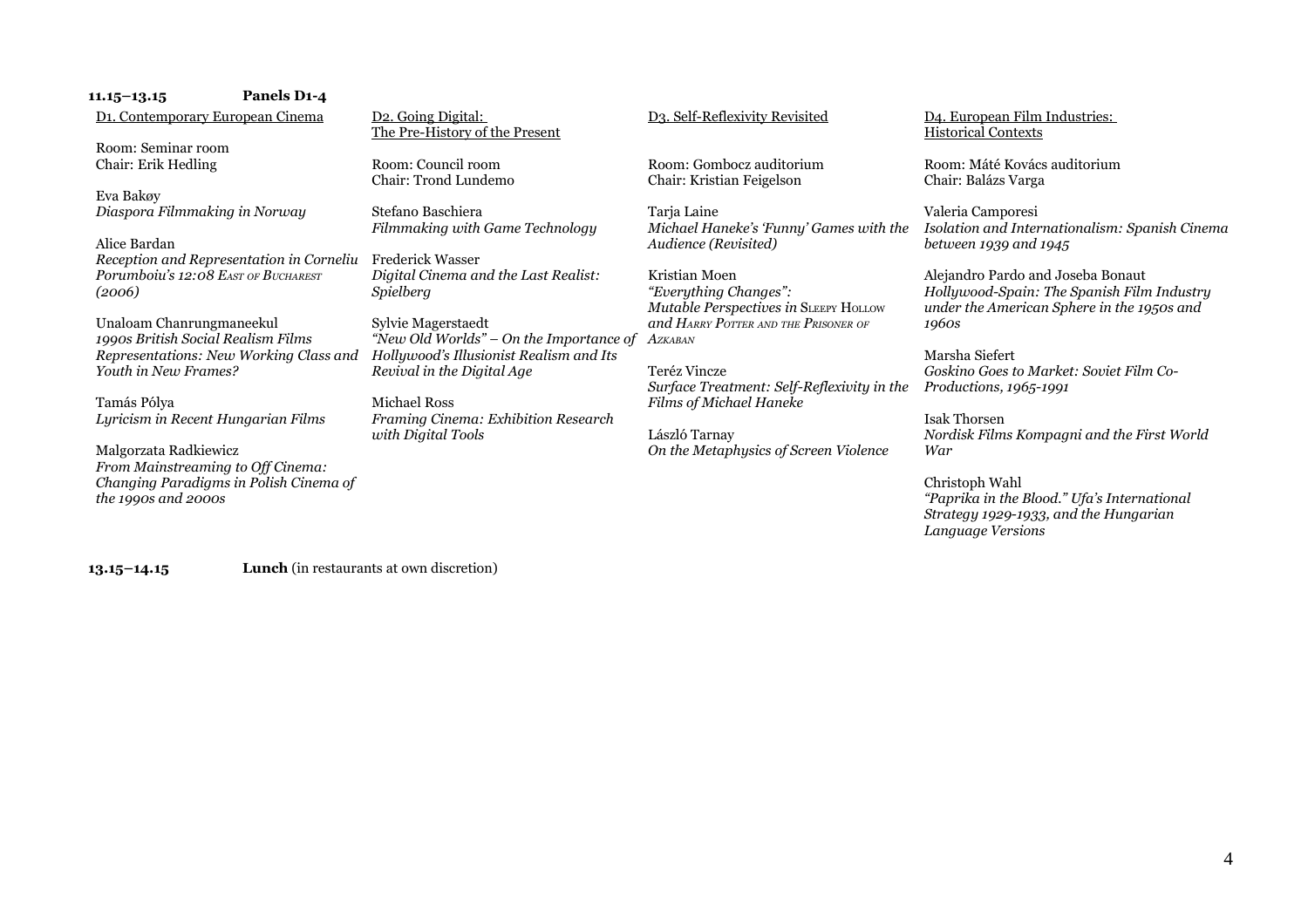# **Mini Campus Map** (you will find larger maps in the conference folder)

**Building A** Infodesk, Gombocz auditorium, Council room **Building E** Restaurant XO Bistro, Canteen, Library Café **Castle** additional auditorium on June 19 only **Main Building** NECS bookshop, Máté Kovács auditorium, Seminar room, Buffet



## **14.15**–**16.15 Panels E1-4**

E1. Screening Sweden

Room: Seminar room Chair: Anna-Sofia Rossholm

Anders Åberg *Uses of Nostalgia in Swedish Children's Films in the 1980s and the 1990s*

Elisabet Björklund *Sex Education Films in Sweden*

Erik Hedling *Ingmar Bergman as Political Commentator: SCENES FROM A MARRIAGE and Places of Disagreement. Reflections on Feminism*

Ulrika Holgersson *Gender, Class, and the Swedish Popular Film of the 1930s*

Mats Jönsson *Royal Imagery in Neutral Sweden during World War Two*

E2. That's Edutainment: Walking the Thin Line between Fact and Fiction

Room: Council room Chair: Bjørn Sørenssen

Rita Boronyák *Faraway, So Close. Infotainment And/Or/Maybe Documentary – Solutions of Trying to Keep Attention*

Hilde Hoffmann *Present Documentaries and 'The Political'*

Luke Robinson *Old Approaches to New Forms: Contemporary Chinese Digital Documentary*

Herbert Schwaab *Imitation of Life: Concepts of Media, Reality and Entertainment in the Mockumentary Cinema of Christopher Guest* 

## E3. Television – Discourse Analysis – Governmentality

Room: Máté Kovács auditorium Chair: Thomas Waitz

Monika Bernold *'TV-Television', the Audience and the (Trans)National*

Andrea Seier *Televisual Micropolitics: Self- and Media Technologies in Lifestyle-Television*

Markus Stauff *Technologies, Programs, Audiences: Topics of Discourse Analysis and Governmentality studies*

Hanna Surma *Media of the Self: Makeover TV Shows and Governmentality*

Matthias Thiele *Television and the Production of Normalcy*

## E4. Emotions and Aesthetics Reconsidered

Room: Gombocz auditorium Chair: Jens Eder

Andrea B. Braidt *Perspectivating Narrative Perspective. Film Genre, Empathy and the Non-Identified Subjective Shot*

Tobias Ebbrecht/Thomas Schick *Film, Emotion and the "Re-Experience" of History*

Izabella Füzi *"Double Projection": Tendencies in Hungarian Film Theory*

Michael Goddard *Late Modernist* or *New Media Pioneer: Aesthetic Strategies and Modes of Perception in the Cinema of Raul Ruiz*

— Coffee Break —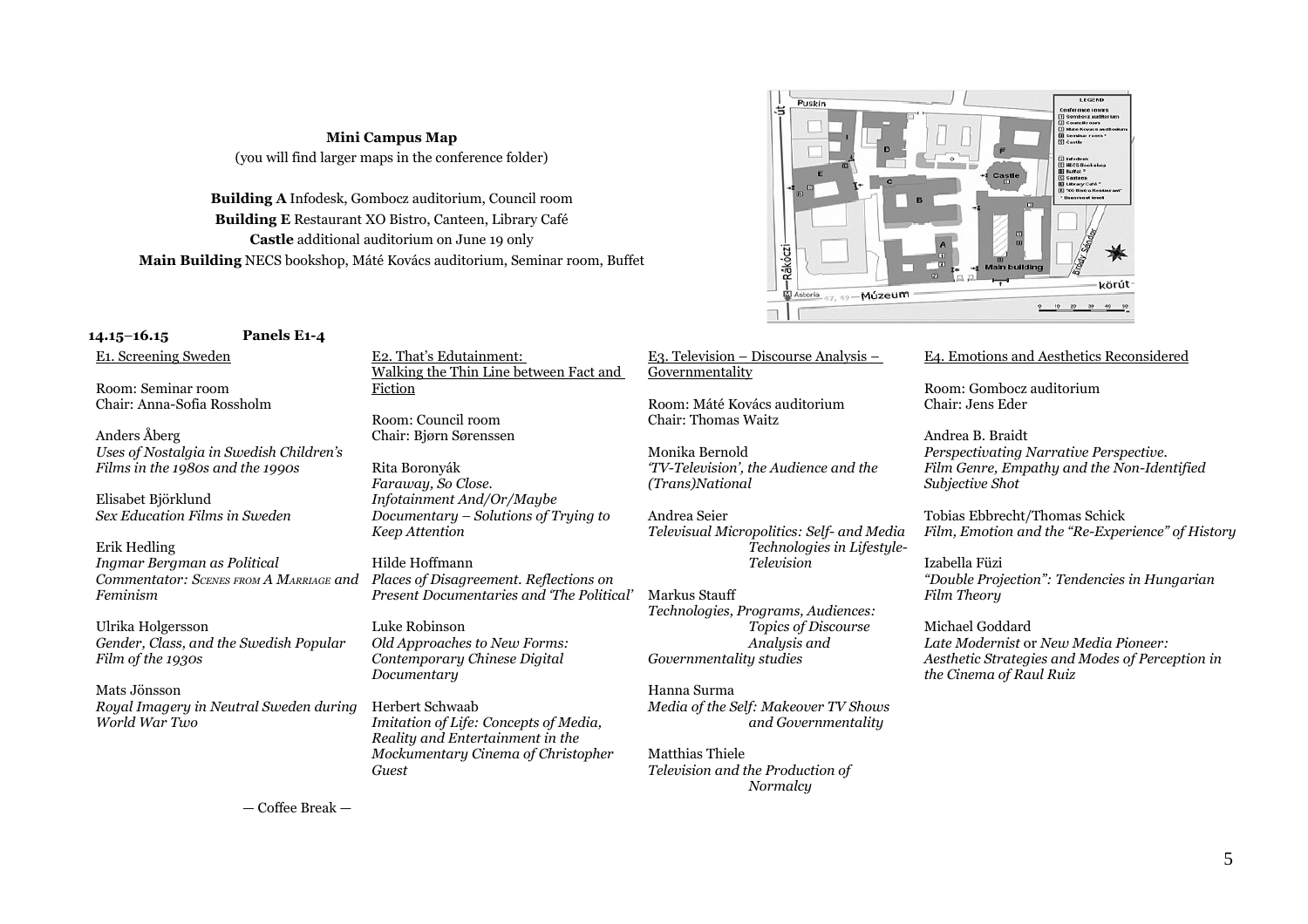| F1. The Moving Image and the Politics of<br>the Archive. Albert Kahn's Archives of the                      | F <sub>2</sub> . Managing Transition:<br><b>European Cinemas in Times of Rupture</b>                                                                                                         | F3. Television and Seriality                                                                                                 | F4. Reframing Contemporary Art: Reconstitution,<br><b>Reterritorialisation, Cognitive Mapping</b> |
|-------------------------------------------------------------------------------------------------------------|----------------------------------------------------------------------------------------------------------------------------------------------------------------------------------------------|------------------------------------------------------------------------------------------------------------------------------|---------------------------------------------------------------------------------------------------|
| <b>Planet</b><br>Room: Council room                                                                         | Room: Gombocz auditorium<br>Chair: Malgorzata Radkiewicz                                                                                                                                     | Room: Seminar room<br>Chair: Roberta Pearson                                                                                 | Room: Máté Kovács auditorium<br>Chair: Tarja Laine                                                |
| Chair: Barbara Wurm<br>Trond Lundemo<br>Albert Kahn's Archives of the Planet: The                           | Janina Falkowska<br>Small European Cinemas At the Time of<br><i>Transition</i>                                                                                                               | Anne Gjelsvik<br>"Come on Mom: Just One More Episode,<br>Please!" The Experience of Watching<br><i>HBO's</i> The Wire on DVD | Clara Schulmann<br>Reconstitution – Contemporary Images and<br><i>Their Strategies</i>            |
| Still and the Moving<br>Jakob Nilsson<br>Albert Kahn, Ethiopia, and the Two<br>Forces of Naïve Universalism | Izabela Kalinowska Blackwood<br>Lost Reflection: Polish Cinema at the End<br>of Communism                                                                                                    | Mar Grandío & Joseba Bonaut<br>The New Horizons of Television Comedy<br>in the 21st Century                                  | Evgenia Giannouri<br>Reterritorialisation - Victor Burgins'<br>Re-Membered Sequence-Images        |
|                                                                                                             |                                                                                                                                                                                              |                                                                                                                              | Panels F.1-4 continued on next page                                                               |
| Pasi Väliaho<br>The Gaze and the Immemorial                                                                 | Jorge Latorre & Joseba Bonaut<br>Cinema on the Borders – Spain and<br>Poland: A Case-Study                                                                                                   | Barbara Maio<br>Author, Text, Cult: Contemporary<br><b>Television Series Production</b>                                      | Jennifer Verraes<br>Wanted - Rodney Graham's Utopian Drive                                        |
| — Coffee Break —                                                                                            |                                                                                                                                                                                              |                                                                                                                              |                                                                                                   |
| 18.00-19.00                                                                                                 | <b>Narrative Viewed through the Projector</b><br><b>Lecture in Five Acts</b><br>Keynote by Ivan Klimeš<br>(Charles University & National Film Archive, Prague)<br>(Room: Gombocz auditorium) |                                                                                                                              |                                                                                                   |
| 19.00                                                                                                       | <b>Dinner / NECS Committee Meetings (in restaurants at own discretion)</b>                                                                                                                   |                                                                                                                              |                                                                                                   |

Saturday 21st of June 2008

**16.30–17.45 Panels F 1-4**

**9.30–11.30 Panels G1-4**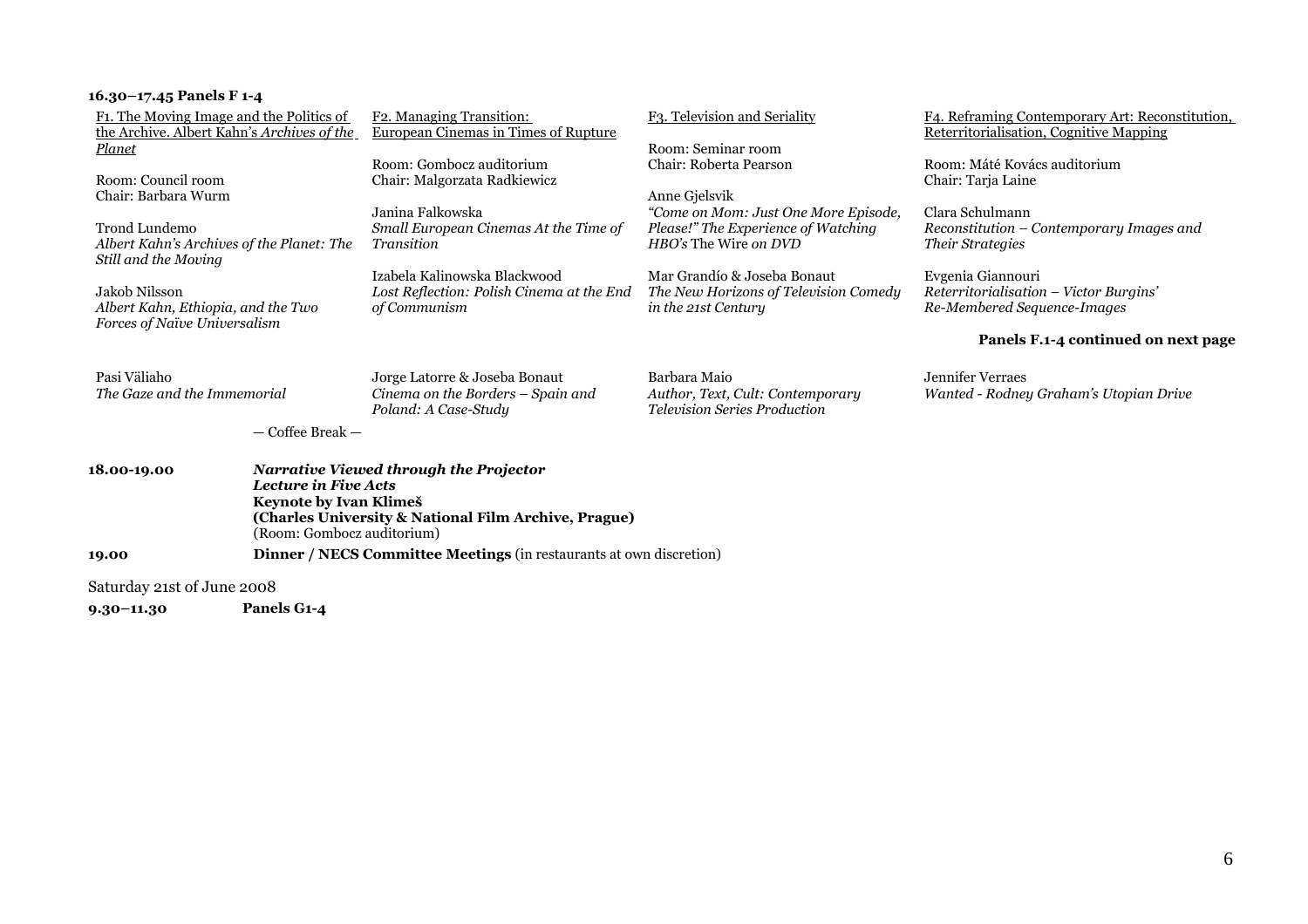G1. On the Border between High and Low: Trends in Contemporary Filmmaking

Room: Seminar room Chair: Tim Bergfelder

Eliza Filimon *Freedom of the eye/I in THE DIVING BELL AND New Research on Repressions in Soviet THE BUTTERFLY (2007)*

Karolis Klimka *Vomiting Blood on the Hollywood Walk of Fame. David Lynch as Trouble Shooter (INLAND EMPIRE, 2006)*

Maja Manojlovic *Satoshi Kon's PAPRIKA (2007) Digital Aesthetics And The Shaping Of The New Sensorium*

María del Mar Azcona Montoliu *Spaces of Sincerity and Deception: The Intersection of Comic Genres in E<sup>N</sup> LA CIUDAD and FICCIÓN*

Rikke Schubart *The Adventure of War and the Return of the Epic Film*

— Coffee Break —

**11.45–13.00 Panels H1-4**

G2. Avantgarde Refashioned: New Approaches to Early Soviet Cinema

Room: Gombocz auditorium Chair: Andrea Pócsik

Alexander Deriabin *Cinema*

Vera Kropf & Adelheid Heftberger *The Art Of Inventing/Analyzing Movement: The Vertovian Interval and the Method of Digital Formalism*

Oksana Sarkisova *"Get to Know Your Country!" Nationalities Cinema and Event: in Early Soviet Non-Fiction* 

Barbara Wurm *Politics of the Visual: Graphs, Montage Principles, and Early Spectatorship Studies in the Soviet Union*

G3. Film Studies Between the Text and the Body

Room: Máté Kovács auditorium Chair: Winfried Pauleit

Dennis Göttel *Screen: On the Fabric of Somatic and Textual Projections* 

Thomas Morsch *The Aesthetics of the Shock. The Corporeal Discourse of Film and Aesthetic Modernism*

Sabine Nessel *Constructions of the Cinematic Before and After Christian Metz*

Christian Tedjasukmana *Under the Skin, to the World, and Becoming Other. The Body-Politics of Claire Denis, Maurice Merleau-Ponty and Michel Foucault*

## G4. Concepts and Contexts of Film Production

Room: Council room Chair: Paul McDonald

Melis Behlil *A Dream Deferred: Antalya Studios as A Failed Filmmaking Centre*

Olof Hedling *Notes On Some Difficulties of a European Cinema Makeover*

Geoff King *Translating Indie into Indiewood: The Finance, Production and Distribution of LOST I<sup>N</sup> TRANSLATION*

Patrick Vonderau *The Hyphenates of Global Hollywood*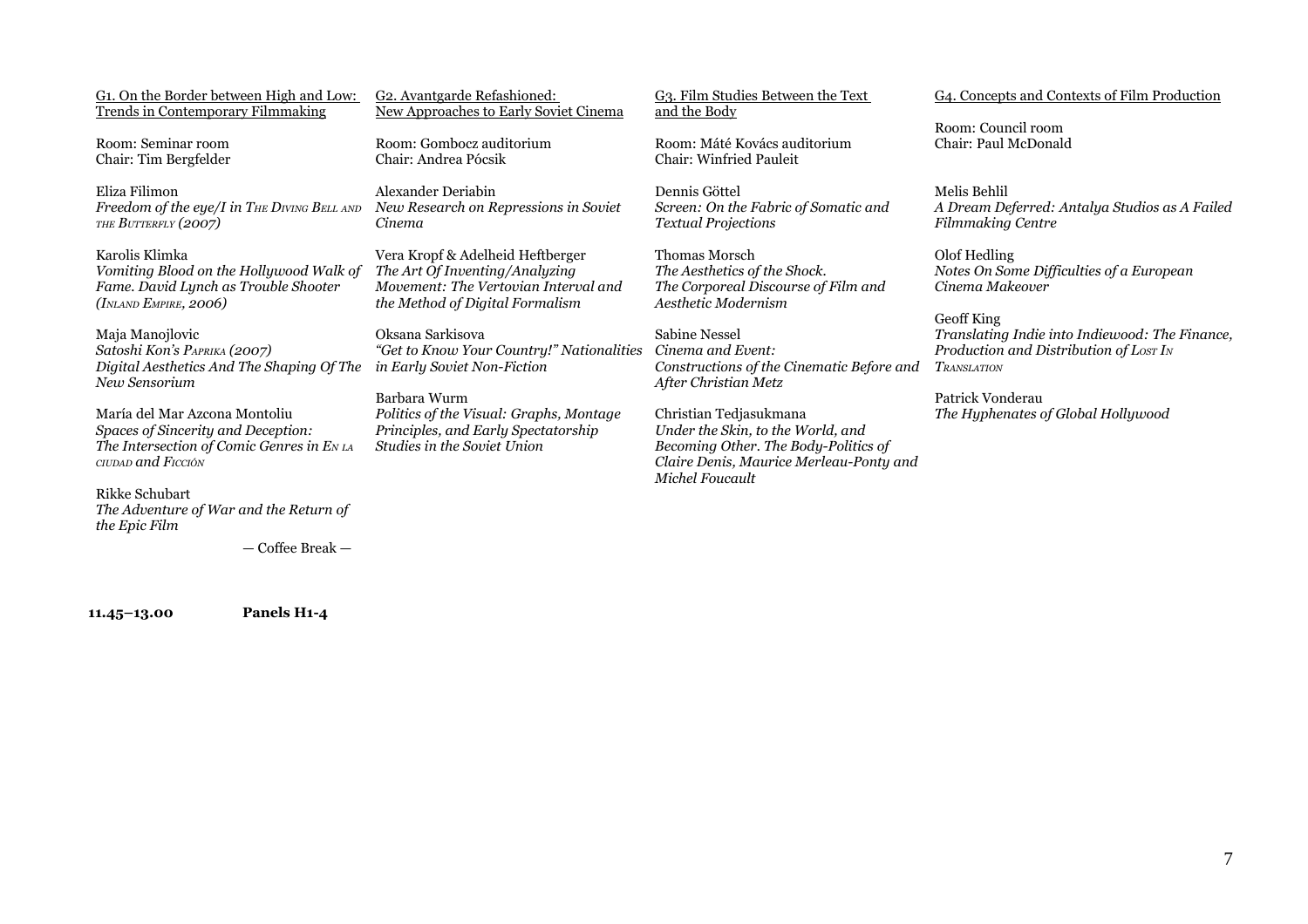H1. Re-Framing the New Waves. The European New Waves in a Comparative Perspective

Room: Council room Chair: Pierre Sorlin

Kristian Feigelson *The Reception of Post-War Movies in the USSR (1960)*

Paulo Granja

*From Bragança to Paris: Paulo Rocha's OS VERDES ANOS (1962) and the Portuguese New Cinema*

Malte Hagener *Deterritorialising the New Waves. The Transnational Imaginary of the European Post-War Cinema*

H2. Negotiating Identities: Characters and H3. Sex Scene and Unseen Protagonists in Audiovisual Media

Room: Máté Kovács auditorium Chair: Philippe Meers

Jens Eder *Characters in CGI Animated Family Films Approach to Screening Female Desire*

Samuel Ben Israel *Multi-Protagonist Films and Relationism*

Anneli Lehtisalo *Constructing the Protagonist in the Finnish Biographical Films of the 1930s – 1950s*

Celestino Deleyto *Love Frames: Entrapment and Liberation in Cesc Gay's E<sup>N</sup> LA CIUDAD*

## **13.00–14.15 Lunch** (in restaurants at own discretion)

**14.15–16.15 Panels I1-4** I1. Politics and Aesthetics of Recent American Film Comedy

Room: Gombocz auditorium Chair: Siegfried Mattl

Karin Fest *Wedding Classers: How Comedy Crashes Social Rules*

Volker Pantenburg *What's funny? Remaking 1970s Comedies and the Politics of Laughter*

Drehli Robnik *Belonging Twice Over: Towards a Political Aesthetic of Hollywood Comedy in the Ferrell/Farrelly*

I2. Spectator, Narrative, Image: Audiovisual Experience in Theoretical Perspective

Room: Council room Chair: Izabella Füzi

Chiara Armentano *New Forms of Storytelling Visualizations in Postmodern Cinema*

Asli Kotaman & Anil Turkmayali *User or Spectator? Contribution and Participation in a New Watching Experience*

Bradford Owen *MEMENTO Re-Edited: An Experiment on Viewer Enjoyment and Story Comprehension*

Room: Seminar room Chair: Alexandra Schneider

Caroline Bainbridge *A Feminine Cinematics: An Irigarayan*

Tamar Jeffers McDonald *Good Luck (if you want to) F\*ck: Romantic Comedy Today*

John Mercer *Pretty Boy: Eastern Europe and the American Gay Porn Industry*

Oradol Kaewprasert *Tropical Malady, Liminal Film, Liminal Sexuality*

I3. The Politics of Film and Media in Historical Perspective

Room: Máté Kovács auditorium Chair: Petr Szczepanik

Lucie Cesalkova *Creating Visual Bank. A Reconceptualization of Czech Interwar Non-Fiction Film with Regard to Circulation of Images between Media*

Tereza Dvorakova *Cinematographic Structure in the Protectorate of Bohemia and Moravia as an Example of Building the Centralised System within the European Cinema of the 194os* Zsolt Györi *Churchill as "Film Critic" – The Politics of British War Cinema*

H4. Boundaries of Realism in Contemporary Audiovisual Representation

Room: Gombocz auditorium Chair: Mats Jönsson

Josep Maria Català *Image Degree Zero: Rhetoric of Surveillance and Voyeurism*

Efrén Cuevas *Hall of Mirrors: Reflecting on Media Representations Through Cinema*

Alberto N. García *Simulacrum and Performativity in Contemporary Reality Television*

Stefano Odorico *Errol Morris' FIRST PERSON: Semio-Pragmatics and Documentary*

## I4. Size Does Matter. Transformations of Space and Dimensions in Image Culture

Room: Seminar room Chair: Malte Hagener

Brian S. Bantugan *Preliminary Construction of the Optical Mediascape of Quiapo: Integrating Actual, Virtual and Augmenting Realities*

Anna Batistová *FTP 1: Designing Cinema Projector for Uncertain Future*

**Panels I.1-4 continued on next page** Talvani Lange *The Magical Fetish of Technique in Contemporary Advertising*